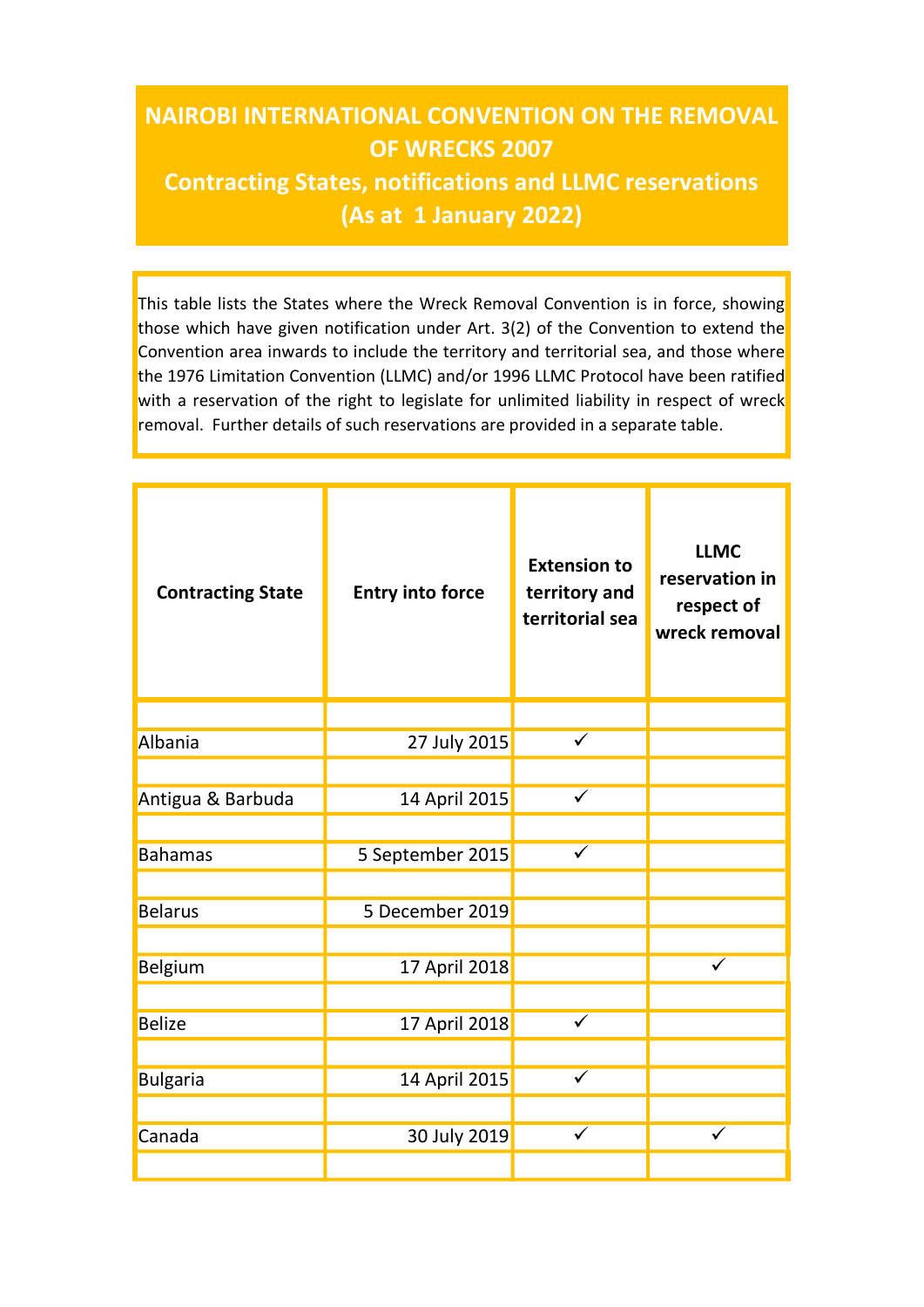| China (except HK and<br>Macao) | 11 February 2017  |              | $\checkmark$ |
|--------------------------------|-------------------|--------------|--------------|
|                                |                   |              |              |
| Comoros                        | 1 May 2018        |              |              |
|                                |                   |              |              |
| Congo                          | 14 April 2015     |              |              |
|                                |                   |              |              |
| Cook Islands                   | 14 April 2015     |              |              |
|                                |                   |              |              |
| Croatia                        | 11 October 2017   | $\checkmark$ | $\checkmark$ |
|                                |                   |              |              |
| Cyprus                         | 22 October 2015   | $\checkmark$ | $\checkmark$ |
|                                |                   |              |              |
| <b>DPR</b> of Korea            | 8 August 2017     |              |              |
|                                |                   |              |              |
| Denmark                        | 14 April 2015     | $\checkmark$ | $\checkmark$ |
|                                |                   |              |              |
| Estonia                        | 29 September 2020 |              | $\checkmark$ |
|                                |                   |              |              |
| Finland                        | 27 January 2017   | $\checkmark$ |              |
|                                |                   |              |              |
| France                         | 4 May 2016        | $\checkmark$ | $\checkmark$ |
|                                |                   |              |              |
| Gabon                          | 17 July 2019      |              |              |
|                                |                   |              |              |
| Germany                        | 14 April 2015     |              | $\checkmark$ |
|                                |                   |              |              |
|                                | 20 May 2019       |              |              |
| Guyana                         |                   |              |              |
| India                          |                   |              |              |
|                                | 14 April 2015     |              |              |
|                                | 14 March 2021     |              |              |
| Indonesia                      |                   |              |              |
|                                |                   |              |              |
| Iran                           | 14 April 2015     |              | $\checkmark$ |
|                                |                   |              |              |
| Japan                          | 1 October 2020    |              | $\checkmark$ |
|                                |                   |              |              |
| Jordan                         | 16 December 2016  |              |              |
|                                |                   |              |              |
| Kazakhstan                     | 28 July 2021      | $\sqrt{ }$   |              |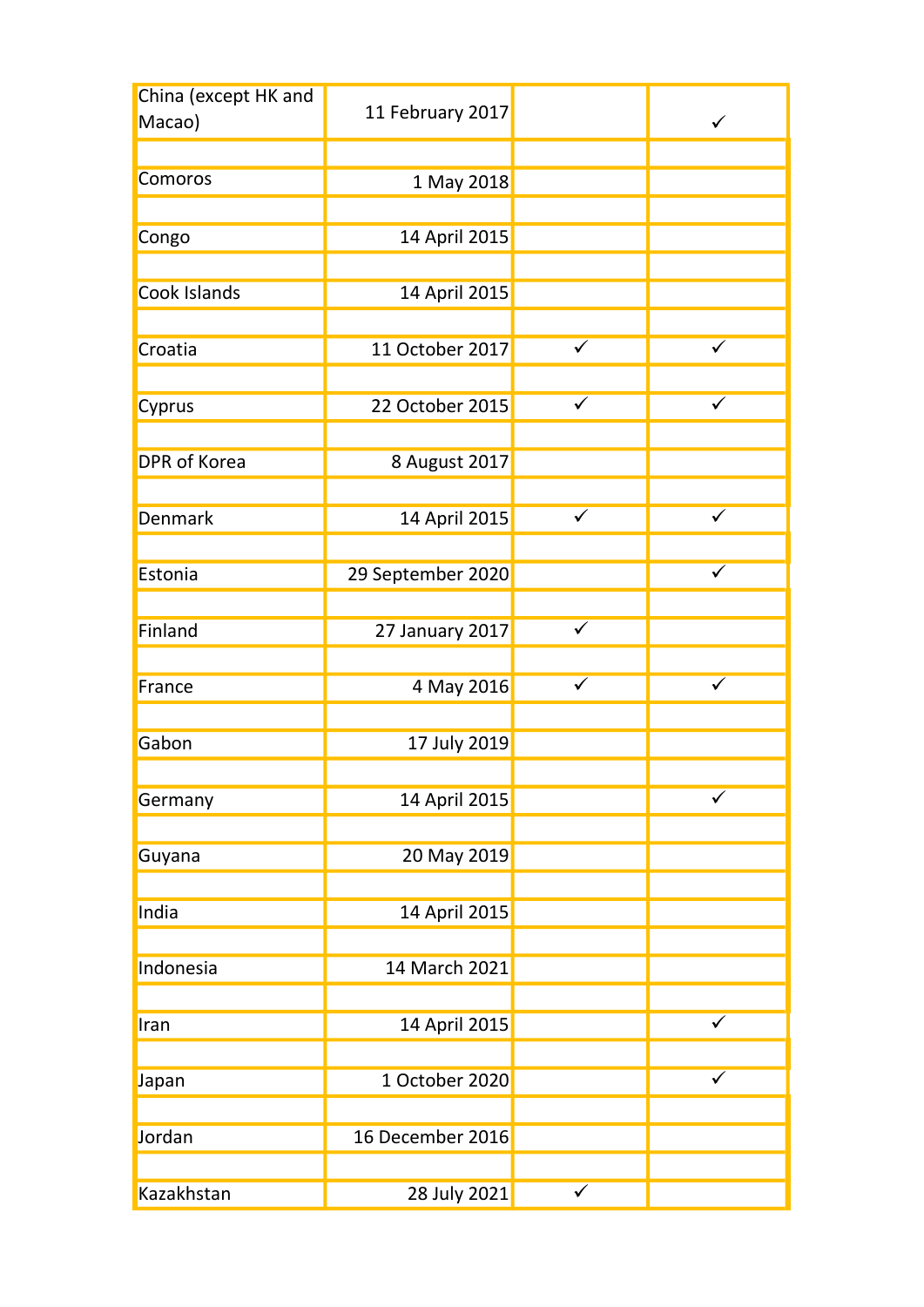| Kenya                        | 14 July 2015     | $\checkmark$            |              |
|------------------------------|------------------|-------------------------|--------------|
|                              |                  |                         |              |
| Liberia                      | 14 April 2015    | $\checkmark$            |              |
|                              |                  |                         |              |
| Madagascar                   | 26 October 2019  |                         |              |
|                              |                  |                         |              |
| Malaysia                     | 14 April 2015    |                         |              |
|                              |                  |                         |              |
| Malta                        | 18 April 2015    | $\checkmark$            | $\checkmark$ |
|                              |                  |                         |              |
| Marshall Islands             | 14 April 2015    | $\checkmark$            |              |
|                              |                  |                         |              |
| Morocco                      | 14 April 2015    |                         |              |
|                              |                  |                         |              |
| Nauru                        | 23 June 2020     |                         |              |
|                              |                  |                         |              |
| Netherlands                  | 19 April 2016    | $\checkmark$            | $\checkmark$ |
|                              |                  |                         |              |
| Nigeria                      | 14 April 2015    |                         |              |
|                              |                  |                         |              |
| Niue                         | 27 July 2015     | $\overline{\checkmark}$ |              |
|                              |                  |                         |              |
| Oman                         | 30 July 2020     |                         |              |
|                              |                  |                         |              |
| Palau                        | 14 April 2015    |                         |              |
|                              |                  |                         |              |
| Panama                       | 18 November 2015 | $\checkmark$            |              |
|                              |                  |                         |              |
| Portugal                     | 19 January 2018  |                         |              |
|                              |                  |                         |              |
| Romania                      | 20 December 2016 |                         |              |
|                              |                  |                         |              |
| <b>Saint Kitts and Nevis</b> | 30 June 2016     |                         |              |
|                              |                  |                         |              |
| Saint Lucia                  | 2 March 2021     |                         |              |
| Saint Vincent and the        |                  |                         |              |
| Grenadines                   | 2 October 2020   |                         |              |
|                              |                  |                         |              |
|                              |                  |                         |              |